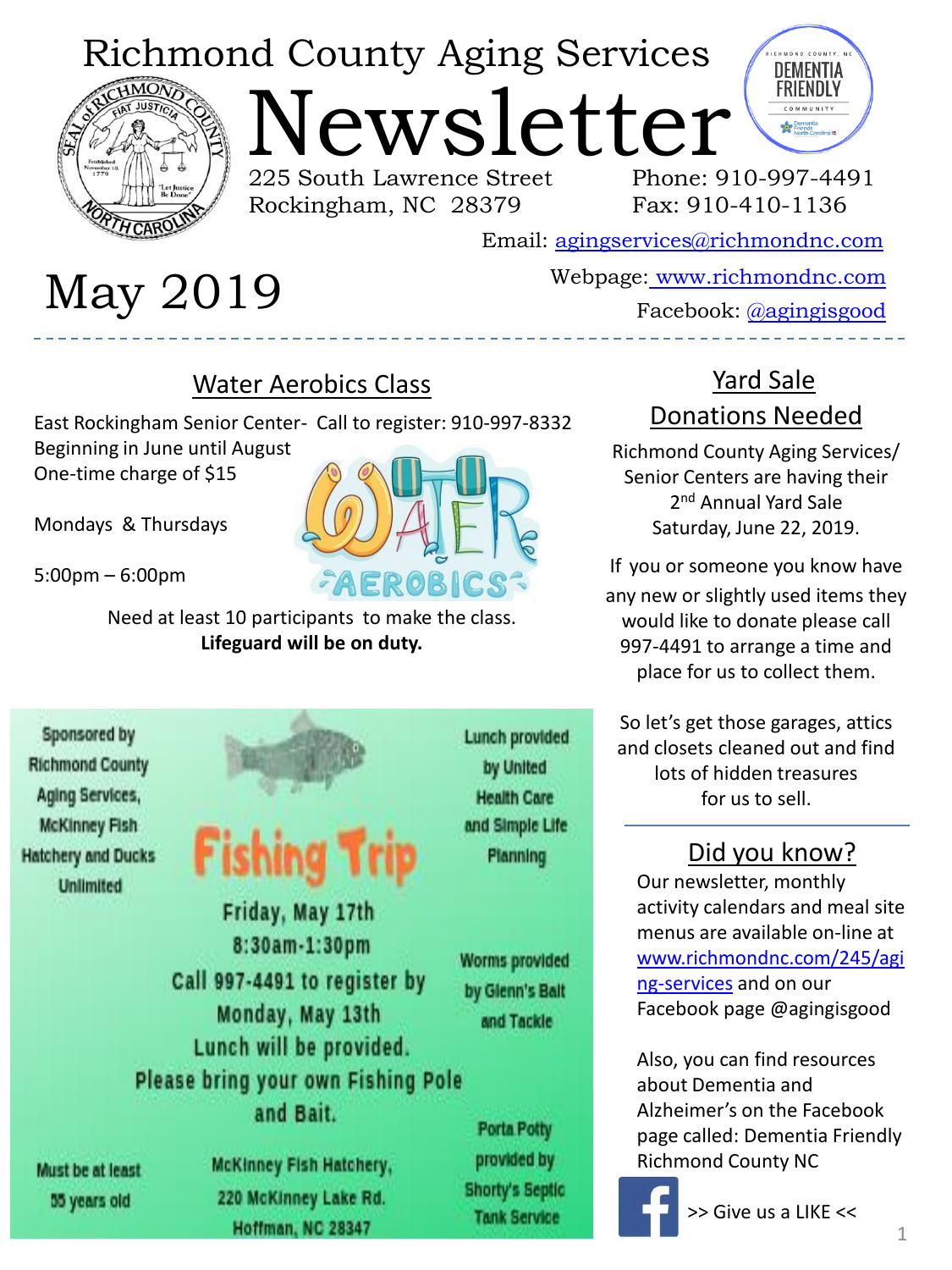| See your senior center director for pick up location<br><b>Upcoming Trips</b><br>Age= $55\&$ up<br>*Seating is limited on trips |                          |                                            |                                                                               |  |  |  |
|---------------------------------------------------------------------------------------------------------------------------------|--------------------------|--------------------------------------------|-------------------------------------------------------------------------------|--|--|--|
| <b>Trip Location</b>                                                                                                            | <b>Date</b>              | <b>Time Leaving</b>                        | Cost                                                                          |  |  |  |
| *Unilever<br>Raeford, NC                                                                                                        | Wednesday,<br>May 1st    | Leaving your assigned<br>Center at 7:00am  | \$3.00                                                                        |  |  |  |
| *Ocean Isle Beach<br>Ocean Isle, NC                                                                                             | Tuesday,<br>May $14th$   | Leaving your assigned<br>Center at 7:00am  | \$5.00                                                                        |  |  |  |
| *Fishing Trip<br><b>McKinney Fish Hatchery</b><br>Hoffman, NC                                                                   | Friday,<br>May $17th$    | Leaving your assigned<br>Center at 8:00am  | \$3.00 if riding the van                                                      |  |  |  |
| *Depot at Gibson Mill<br>$&$ Lunch<br>Concord, NC                                                                               | Thursday,<br>May 23rd    | Leaving your assigned<br>Center at 7:30am  | \$5.00                                                                        |  |  |  |
| *Celebrity Dairy<br>Siler City, NC                                                                                              | Wednesday,<br>May $29th$ | Leaving your assigned<br>Center at 10:30am | \$25.00 includes lunch<br>& dessert, tour,<br>transportation $\&$<br>gratuity |  |  |  |

### **Upcoming Events**

| <b>Event Name</b>             | <b>Event Location</b>                   | <b>Date</b>                  | <b>Time</b>                                                |
|-------------------------------|-----------------------------------------|------------------------------|------------------------------------------------------------|
| Legal Aid                     | East Rockingham<br><b>Senior Center</b> | Monday, May 20 <sup>th</sup> | 11:45am<br>Call Donna for more<br>information 910-997-8332 |
| Alive After 55 Supper<br>Club | Captain George's<br>Rockingham, NC      | Thursday, May 16th           | $6:00 \text{pm} - 8:00 \text{pm}$                          |

| <b>Upcoming Closings</b>                          |                                                      |                                                      |                                   |                                           |  |  |  |  |
|---------------------------------------------------|------------------------------------------------------|------------------------------------------------------|-----------------------------------|-------------------------------------------|--|--|--|--|
| <b>East</b><br>Rockingham<br><b>Senior Center</b> | <b>East</b><br><b>Rockingham</b><br><b>Meal Site</b> | <b>Ellerbe Senior</b><br>Center/<br><b>Meal Site</b> | <b>Hamlet Meal</b><br><b>Site</b> | <b>Rockingham</b><br><b>Senior Center</b> |  |  |  |  |
| Monday,<br>May $13th$                             | Monday,<br>May $13th$                                |                                                      | Wednesday,<br>May 8 <sup>th</sup> |                                           |  |  |  |  |
| Tuesday,<br>May $14th$                            | Tuesday,<br>May $14th$                               | Tuesday,<br>May $14th$                               | Tuesday,<br>May $14th$            |                                           |  |  |  |  |
| Monday,<br>May $27th$                             | Monday,<br>May 27th                                  | Monday,<br>May $27th$                                | Monday,<br>May $27th$             | Monday,<br>May $27th$                     |  |  |  |  |